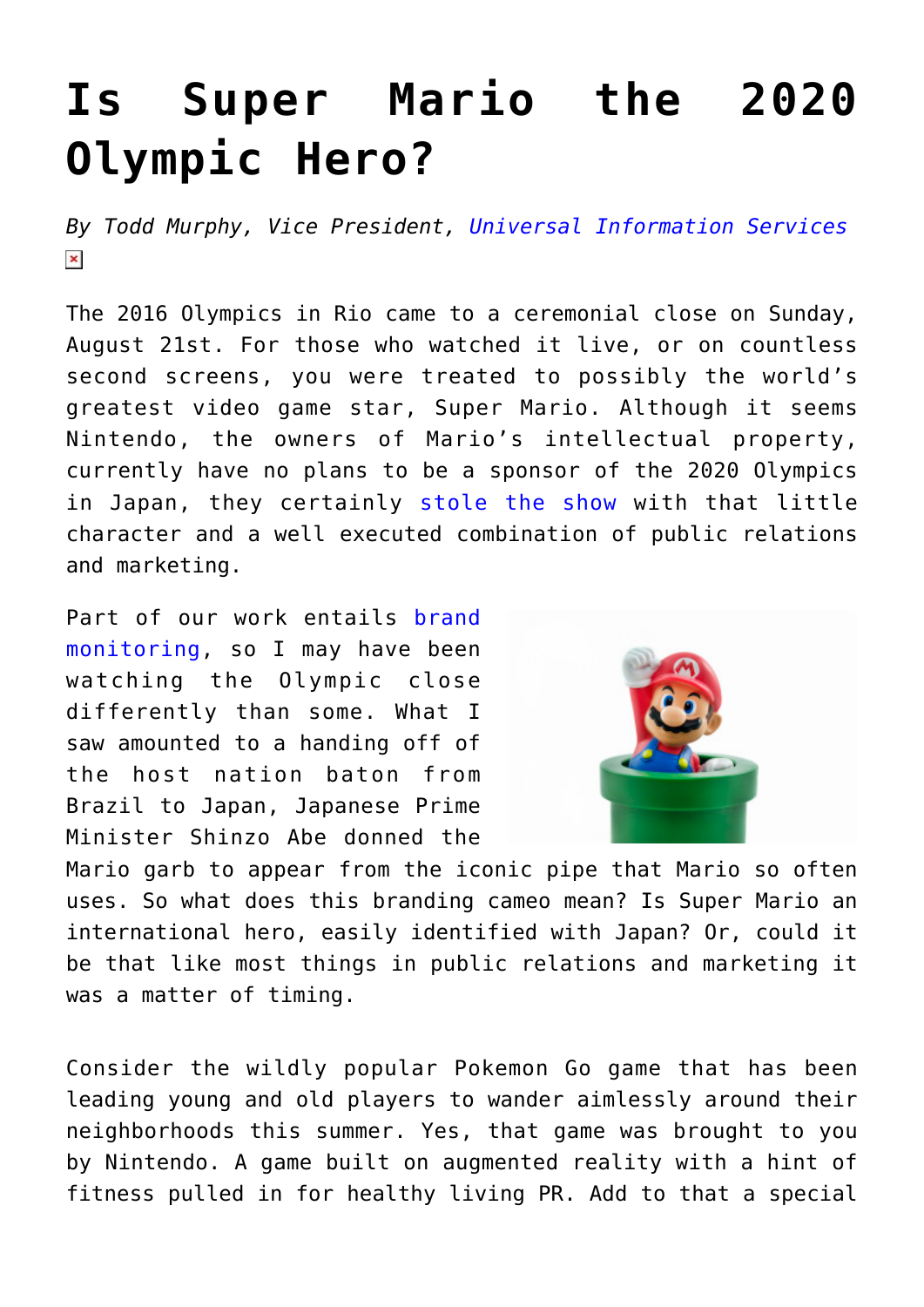edition game from Nintendo, aptly named "Mario & Sonic at the Rio 2016 Olympic Games". When I asked our media measurement team to look at the media exposure from these efforts, it seems clear that Nintendo came into this summer with clear marketing and PR goals, devised several specific tactics, and executed a finale at the Olympics to tie their entire effort together.

We can see the confluence of the public relations [P.E.S.O.](https://mashable.com/2014/12/05/public-relations-industry/#G6BNG__PKsqt) [model](https://mashable.com/2014/12/05/public-relations-industry/#G6BNG__PKsqt) working effectively here. Nintendo, along with the Tokyo Olympics organizing committee, successfully used *paid, earned, shared, and owned media to deliver integrated marketing programs* that gave multiple bumps to their stock price this summer. The Pokemon GO craze added 120% in share price to Nintendo at one point this summer, and even the Super Mario Cameo gave Nintendo a 3.5% bump after the closing remarks in Rio. Is that ROI? I'm not going to tell you it isn't.

Story Sentiment

Positive<br>53.72% 2.669 Articles Neutral<br>42.65% 2.119 Articles Negative<br>3.62% 180 Articles

**Super Mario Gold** 

Having goals, measuring your outcomes, and calculating the real impact of your PR and marketing efforts is mandatory today. For those organizations without a framework for doing so, I'll share this link about [integrated evaluation](https://amecorg.com/amecframework/) [framework](https://amecorg.com/amecframework/). This research comes from our friends at AMEC (the International Association for Measurement and Evaluation of